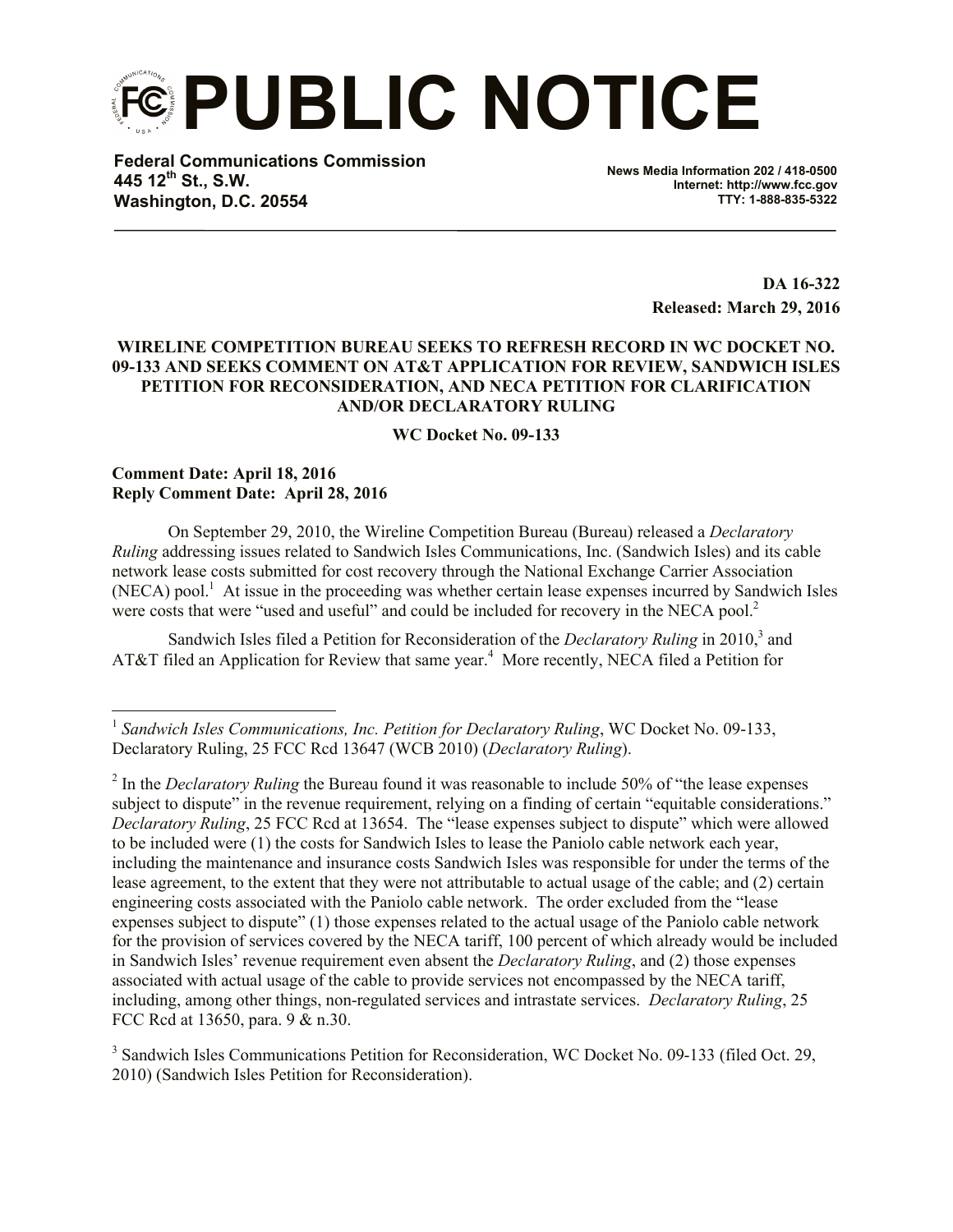Clarification and/or Declaratory Ruling in this docket, seeking clarification regarding particular conclusions in the *Declaratory Ruling*. 5 The petitions and application remain pending.

Recent filings in the record indicate new or changed facts and circumstances that may be relevant to the Commission's consideration.<sup>6</sup> We find it appropriate to refresh the record in this proceeding. Accordingly, we invite interested parties to comment on the outstanding petitions and application, as well as provide any and all updated information relevant to the consideration of these matters.<sup>7</sup>

Pursuant to sections 1.2 and 1.419 of the Commission's rules, 47 CFR §§ 1.2, 1.419, interested parties may file comments and reply comments on or before the dates indicated on the first page of this document. Comments and reply comments may be filed using the Commission's Electronic Comment Filing System (ECFS). *See Electronic Filing of Documents in Rulemaking Proceedings*, 63 FR 24121 (1998).

- Electronic Filers: Comments may be filed electronically using the Internet by accessing ECFS: http://apps.fcc.gov/ecfs.
- Paper Filers: Parties who choose to file by paper must file an original and one copy of each filing. Filings can be sent by hand or messenger delivery, by commercial overnight courier, or by first-class or overnight U.S. Postal Service mail. All filings must be addressed to the Commission's Secretary, Office of the Secretary, Federal Communications Commission.
	- All hand-delivered or messenger-delivered paper filings for the Commission's Secretary must be delivered to FCC Headquarters at 445 12th Street, SW, Room TW-A325, Washington, DC 20554. The filing hours are 8:00 a.m. to 7:00 p.m. All hand deliveries must be held together with rubber bands or fasteners. Any envelopes and boxes must be disposed of before entering the building.
	- Commercial overnight mail (other than U.S. Postal Service Express Mail and Priority Mail) must be sent to 9300 East Hampton Drive, Capitol Heights, MD 20743.

l

<sup>5</sup> The National Exchange Carrier Association Petition for Clarification and/or Declaratory Ruling, WC Docket No. 09-133 (filed Feb. 6, 2015) (NECA Petition for Clarification). In 2010, the Commission sought comment on AT&T's Application and Sandwich Isles' Petition for Reconsideration. *See Comment Sought on AT&T Application for Review and Sandwich Isles Petition for Reconsideration,* WC Docket No. 09-133, Public Notice, 25 FCC Rcd 15589 (2010).

<sup>6</sup> See, e.g., Letter from Robin Puanani Danner, Chairman, Sovereign Councils of the Hawaiian Homelands Assembly, to Ms. Marlene H. Dortch, Secretary, FCC, WC Docket No. 09-133 et al., at 1 (filed Nov. 6, 2015); Letter from Henry Hulquist, Vice President, Federal Regulatory, AT&T Services, Inc., to Ms. Marlene H. Dortch, Secretary, FCC, WC Docket No. 09-133, at 1 (filed Nov. 4, 2015) (asserting that certain foundational equitable considerations in the Declaratory Ruling are now unsupportable due to "subsequent events"); Letter from Brian Benison, Director, Federal Regulatory, AT&T Services, Inc., to Ms. Marlene H. Dortch, Secretary, FCC, WC Docket No. 09-133, at 1-2 (filed Aug. 27, 2015) (noting a recent change in USAC payments to Sandwich Isles, as well as alleged "accounting irregularities" and "legal troubles of the Sandwich Isles management").

7 *See* Sandwich Isles Petition for Reconsideration; AT&T Application; and NECA Petition for Clarification.

 $4$  Application for Review of AT&T Inc., WC Docket No. 09-133 (filed Oct. 28, 2010) (AT&T Application).